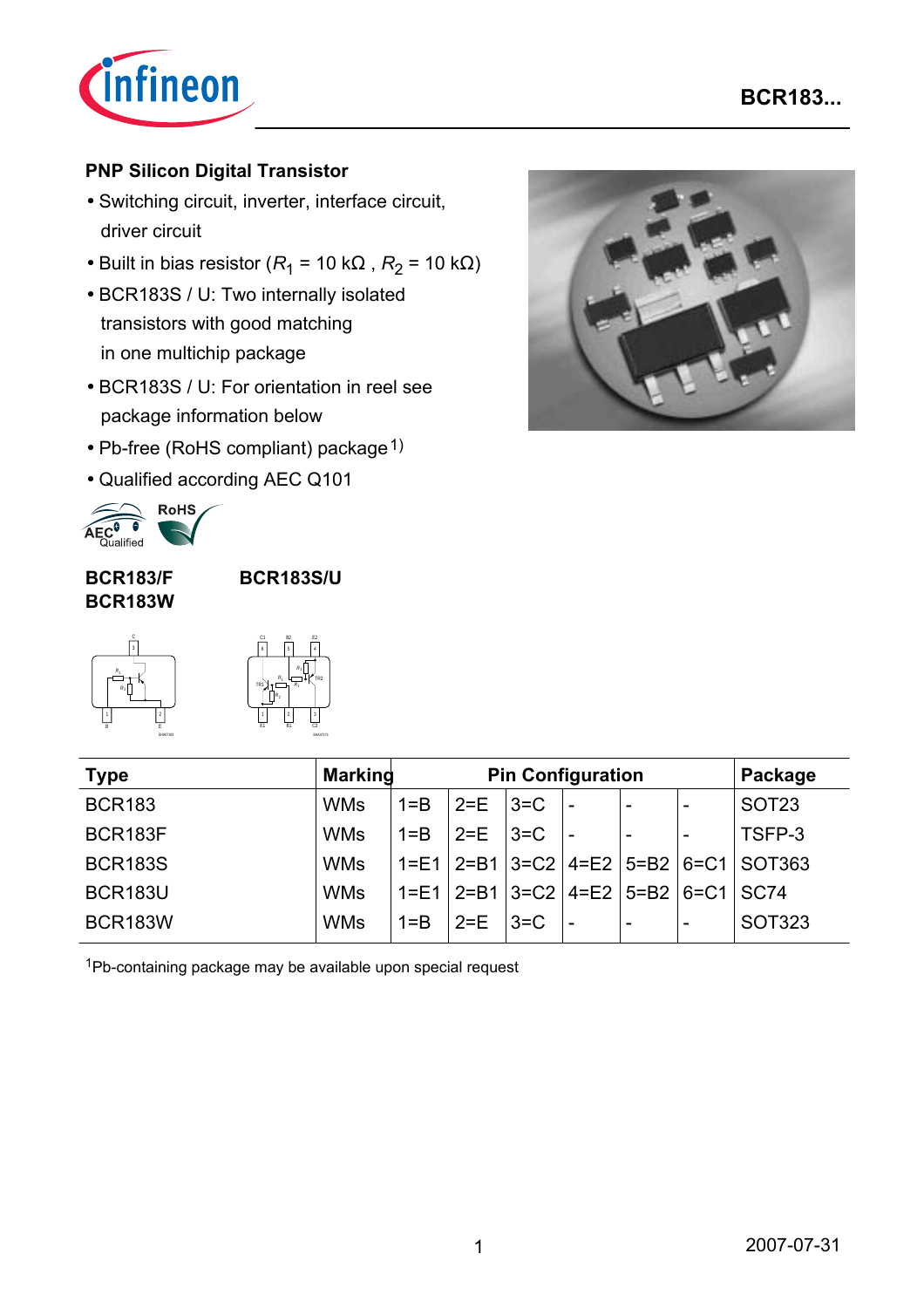

#### **Maximum Ratings**

| <b>Parameter</b>                 | <b>Symbol</b>    | <b>Value</b> | <b>Unit</b> |
|----------------------------------|------------------|--------------|-------------|
| Collector-emitter voltage        | $V_{\text{CEO}}$ | 50           | V           |
| Collector-base voltage           | $V_{\text{CBO}}$ | 50           |             |
| Input forward voltage            | $V_{i(fwd)}$     | 40           |             |
| Input reverse voltage            | $V_{i(rev)}$     | 10           |             |
| Collector current                | $I_{\rm C}$      | 100          | mA          |
| Total power dissipation-         | $P_{\text{tot}}$ |              | mW          |
| BCR183, $T_S \le 102^{\circ}$ C  |                  | 200          |             |
| BCR183F, $T_S \le 128^{\circ}$ C |                  | 250          |             |
| BCR183S, $T_S \le 115^{\circ}$ C |                  | 250          |             |
| BCR183U, $T_S \le 118^{\circ}$ C |                  | 250          |             |
| BCR183W, $T_S \le 124$ °C        |                  | 250          |             |
| Junction temperature             | $T_{i}$          | 150          | $^{\circ}C$ |
| Storage temperature              | $T_{\text{sta}}$ | $-65150$     |             |

#### **Thermal Resistance**

| <b>Parameter</b>                         | Symbol     | <b>Value</b> | <b>Unit</b> |
|------------------------------------------|------------|--------------|-------------|
| Junction - soldering point <sup>1)</sup> | $R_{thJS}$ |              | K/W         |
| <b>BCR183</b>                            |            | $\leq 240$   |             |
| BCR183F                                  |            | $\leq 90$    |             |
| <b>BCR183S</b>                           |            | $\leq 140$   |             |
| <b>BCR183U</b>                           |            | $\leq 133$   |             |
| <b>BCR183W</b>                           |            | $\leq 105$   |             |

<sup>1</sup>For calculation of  $R_{thJA}$  please refer to Application Note Thermal Resistance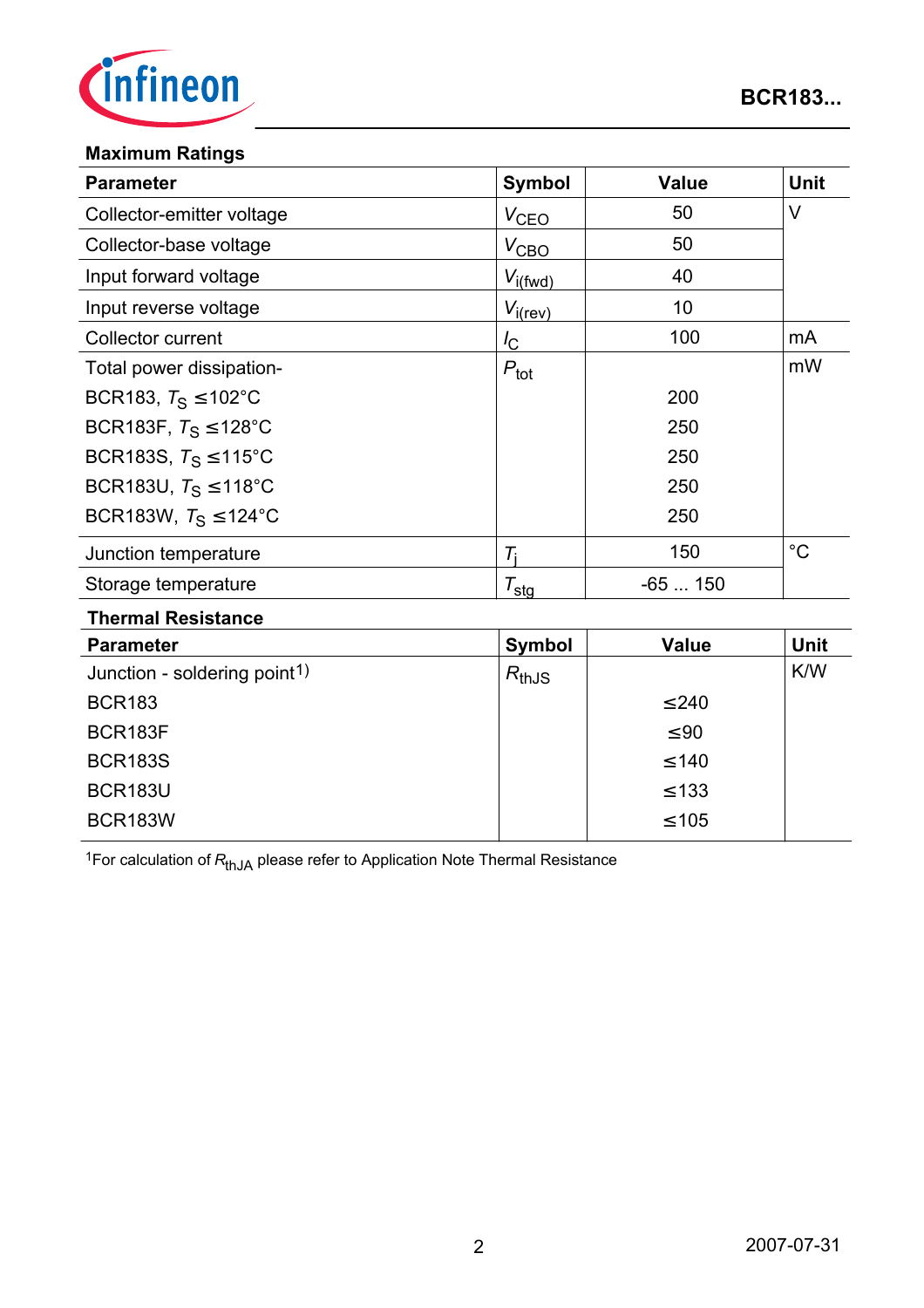

| $\mu$ of ideal original control of $\mu$ $\mu$ $\mu$ $\sigma$ of $\sigma$ , and $\sigma$ of ideal whole operation<br><b>Parameter</b> | Symbol           |                          | <b>Values</b> |      |                          |  |
|---------------------------------------------------------------------------------------------------------------------------------------|------------------|--------------------------|---------------|------|--------------------------|--|
|                                                                                                                                       |                  | min.                     | typ.          | max. |                          |  |
| <b>DC Characteristics</b>                                                                                                             |                  |                          |               |      |                          |  |
| Collector-emitter breakdown voltage                                                                                                   | $V_{(BR)CEO}$    | 50                       |               |      | $\vee$                   |  |
| $I_C$ = 100 µA, $I_B$ = 0                                                                                                             |                  |                          |               |      |                          |  |
| Collector-base breakdown voltage                                                                                                      | $V_{(BR)CBO}$    | 50                       |               |      |                          |  |
| $I_{\rm C}$ = 10 µA, $I_{\rm E}$ = 0                                                                                                  |                  |                          |               |      |                          |  |
| Collector-base cutoff current                                                                                                         | $I_{CBO}$        |                          |               | 100  | nA                       |  |
| $V_{CB}$ = 40 V, $I_E$ = 0                                                                                                            |                  |                          |               |      |                          |  |
| Emitter-base cutoff current                                                                                                           | $I_{EBO}$        |                          |               | 0.75 | mA                       |  |
| $V_{EB}$ = 10 V, $I_C$ = 0                                                                                                            |                  |                          |               |      |                          |  |
| DC current gain <sup>1)</sup>                                                                                                         | $h_{FE}$         | 30                       |               |      | $\overline{\phantom{a}}$ |  |
| $I_C = 5$ mA, $V_{CE} = 5$ V                                                                                                          |                  |                          |               |      |                          |  |
| Collector-emitter saturation voltage <sup>1)</sup>                                                                                    | $V_{CEsat}$      |                          |               | 0.3  | $\vee$                   |  |
| $I_C$ = 10 mA, $I_B$ = 0.5 mA                                                                                                         |                  |                          |               |      |                          |  |
| Input off voltage                                                                                                                     | $V_{i(off)}$     | 0.8                      |               | 1.8  |                          |  |
| $I_{\rm C}$ = 100 µA, $V_{\rm CE}$ = 5 V                                                                                              |                  |                          |               |      |                          |  |
| Input on voltage                                                                                                                      | $V_{i(0n)}$      | $\mathbf{1}$             |               | 2.5  |                          |  |
| $I_{\rm C}$ = 2 mA, $V_{\rm CE}$ = 0.3 V                                                                                              |                  |                          |               |      |                          |  |
| Input resistor                                                                                                                        | R <sub>1</sub>   | $\overline{7}$           | 10            | 13   | $k\Omega$                |  |
| <b>Resistor ratio</b>                                                                                                                 | $R_1/R_2$        | 0.9                      | 1             | 1.1  | $\blacksquare$           |  |
| <b>AC Characteristics</b>                                                                                                             |                  |                          |               |      |                          |  |
| <b>Transition frequency</b>                                                                                                           | $f_{\mathsf{T}}$ | $\overline{\phantom{a}}$ | 200           |      | <b>MHz</b>               |  |
| $I_{\text{C}}$ = 10 mA, $V_{\text{CE}}$ = 5 V, $f$ = 100 MHz                                                                          |                  |                          |               |      |                          |  |
| Collector-base capacitance                                                                                                            | $C_{\text{cb}}$  |                          | 3             |      | pF                       |  |
| $V_{CB}$ = 10 V, $f$ = 1 MHz                                                                                                          |                  |                          |               |      |                          |  |

**Electrical Characteristics** at  $T_A = 25^{\circ}$ C, unless otherwise specified

1Pulse test:  $t < 300 \mu s$ ;  $D < 2\%$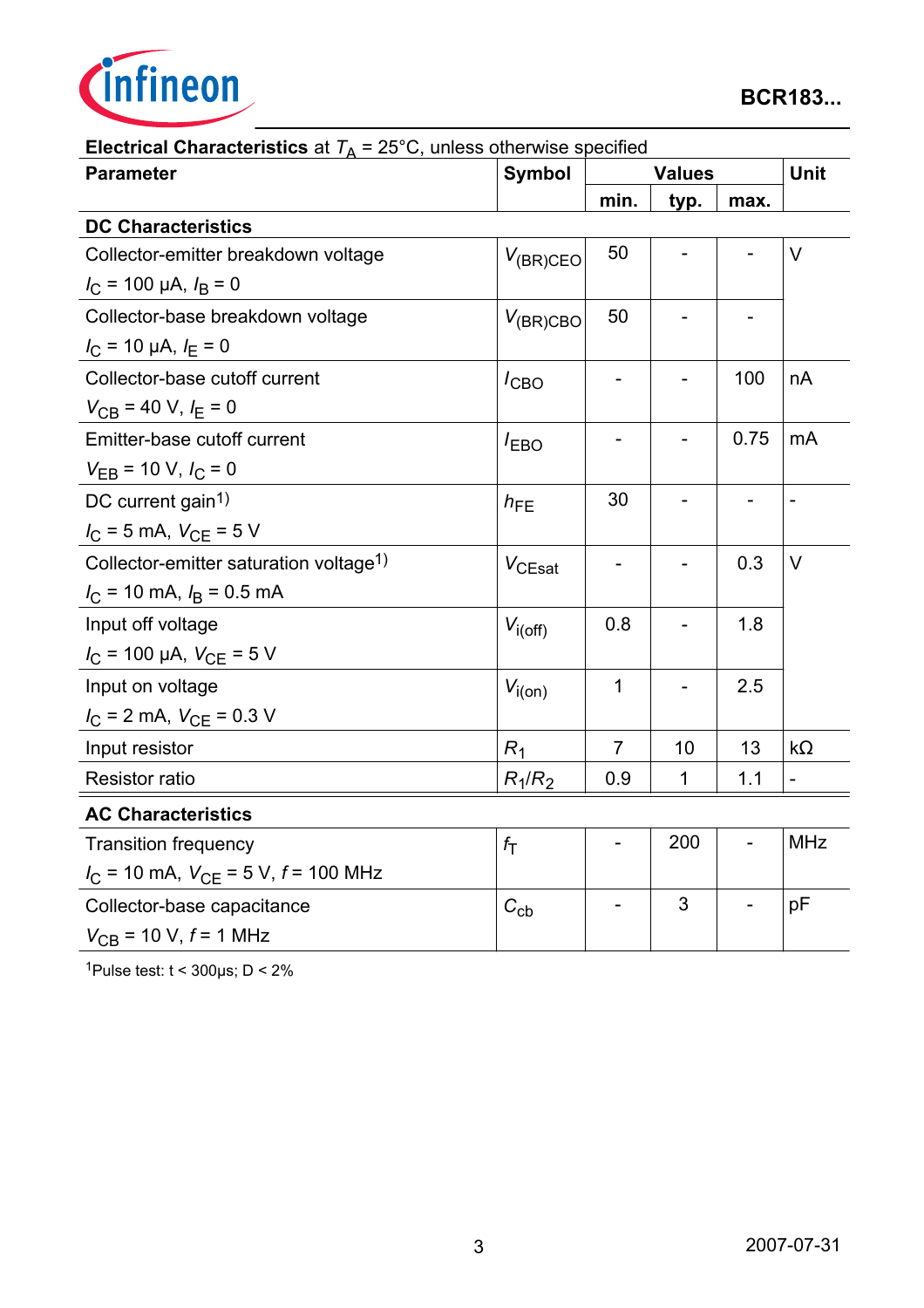

# **DC current gain**  $h_{FE} = f(l_C)$ *V*<sub>CE</sub> = 5 V (common emitter configuration)



**Input on Voltage**  $Vi_{(on)} = f(I_C)$ *V*<sub>CE</sub> = 0.3V (common emitter configuration)



### **Collector-emitter saturation voltage**

 $V_{\text{CEsat}} = f(I_C)$ ,  $I_C/I_B = 20$ 



**Input off voltage**  $V_{i(off)} = f(I_C)$ *V*<sub>CE</sub> = 5V (common emitter configuration)

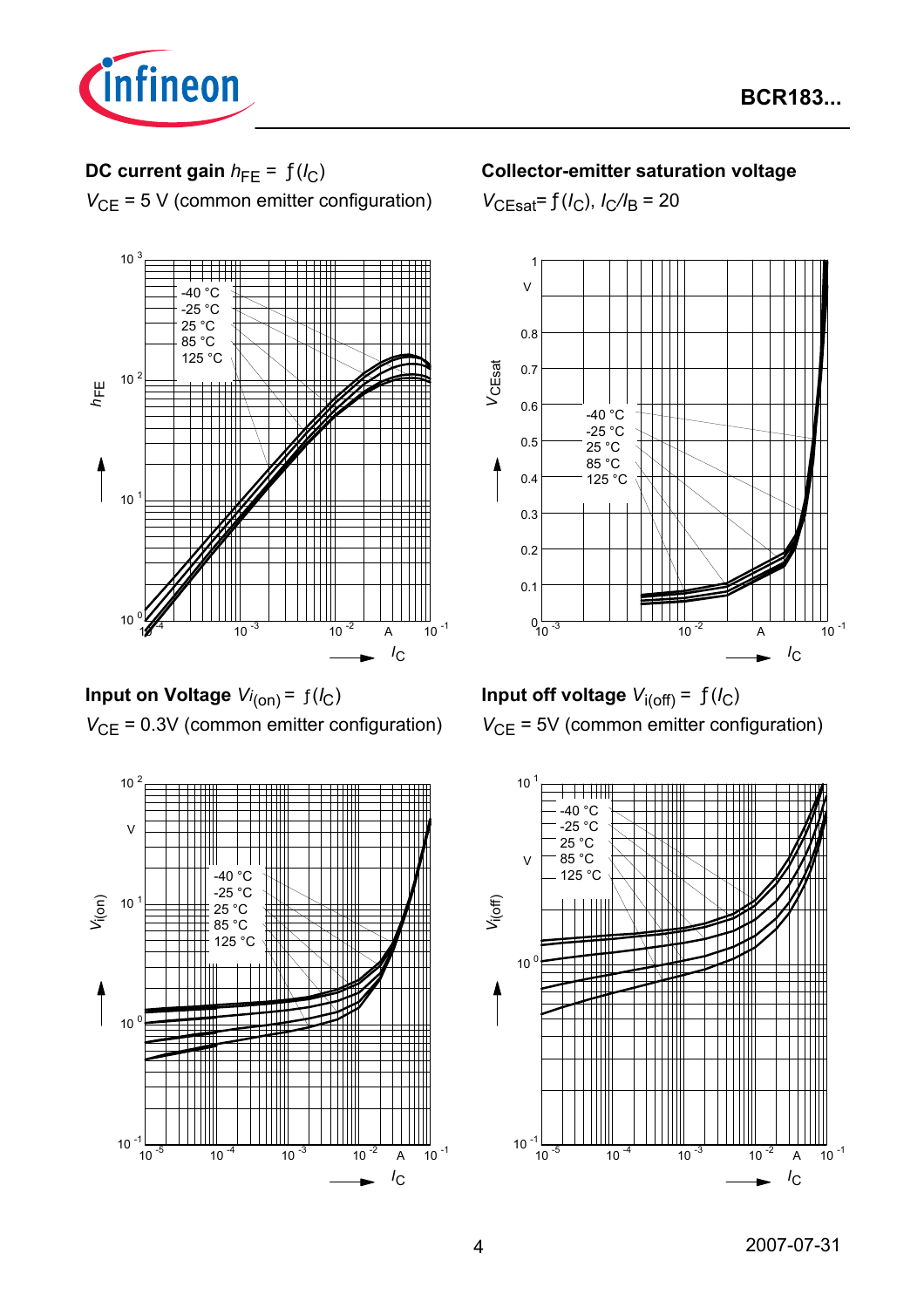

**Total power dissipation**  $P_{\text{tot}} = f(T_S)$ BCR183



**Total power dissipation**  $P_{\text{tot}} = f(T_S)$ BCR183S



# **Total power dissipation**  $P_{\text{tot}} = f(T_S)$ BCR183F



# **Total power dissipation**  $P_{\text{tot}} = f(T_S)$ BCR183U

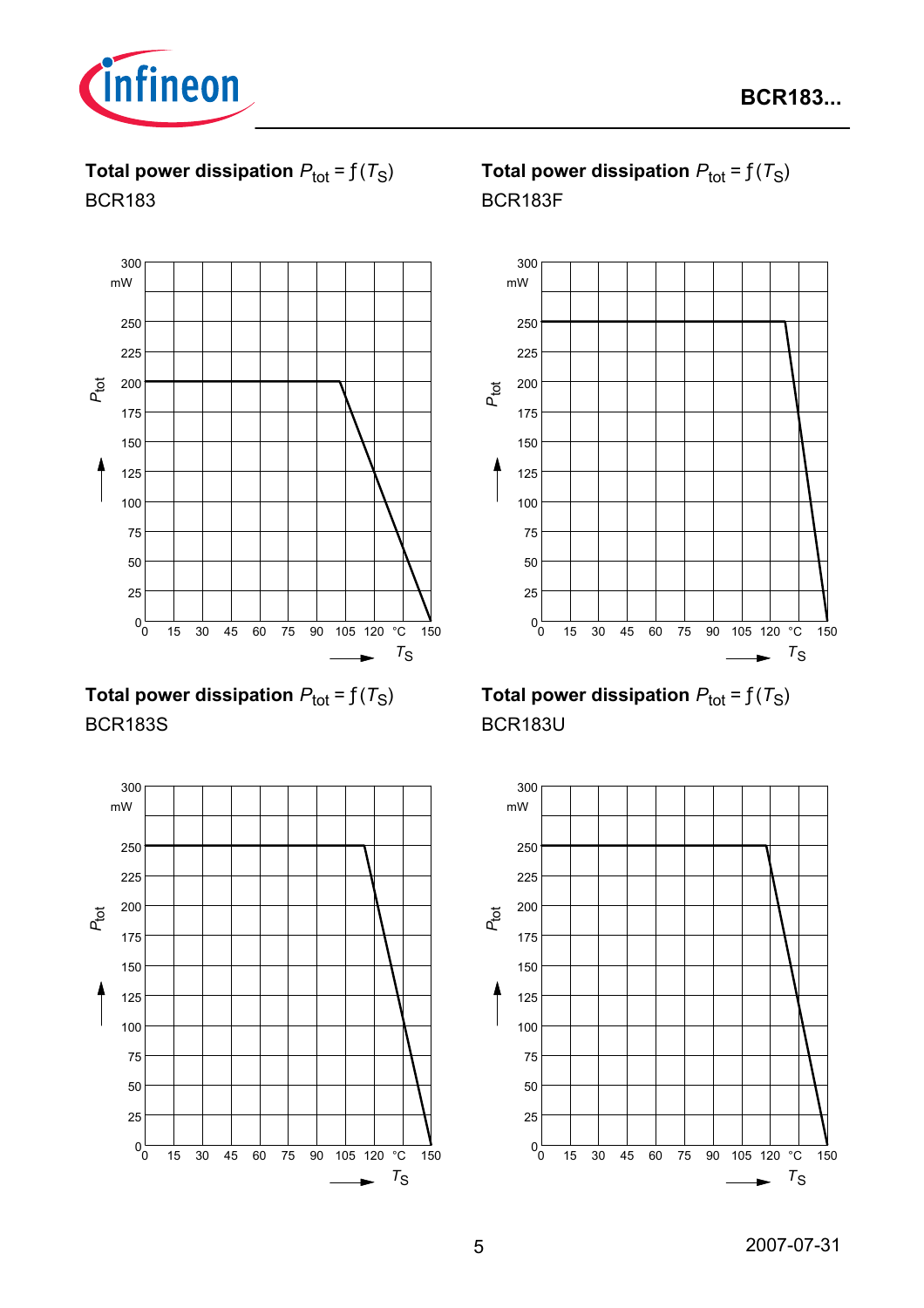



# **Total power dissipation**  $P_{\text{tot}} = f(T_S)$

BCR183W



# **Permissible Pulse Load** *R*thJS = ƒ(*t* p) BCR183



### **Permissible Pulse Load**

 $P_{\text{totmax}}/P_{\text{totDC}} = f(t_p)$ BCR183

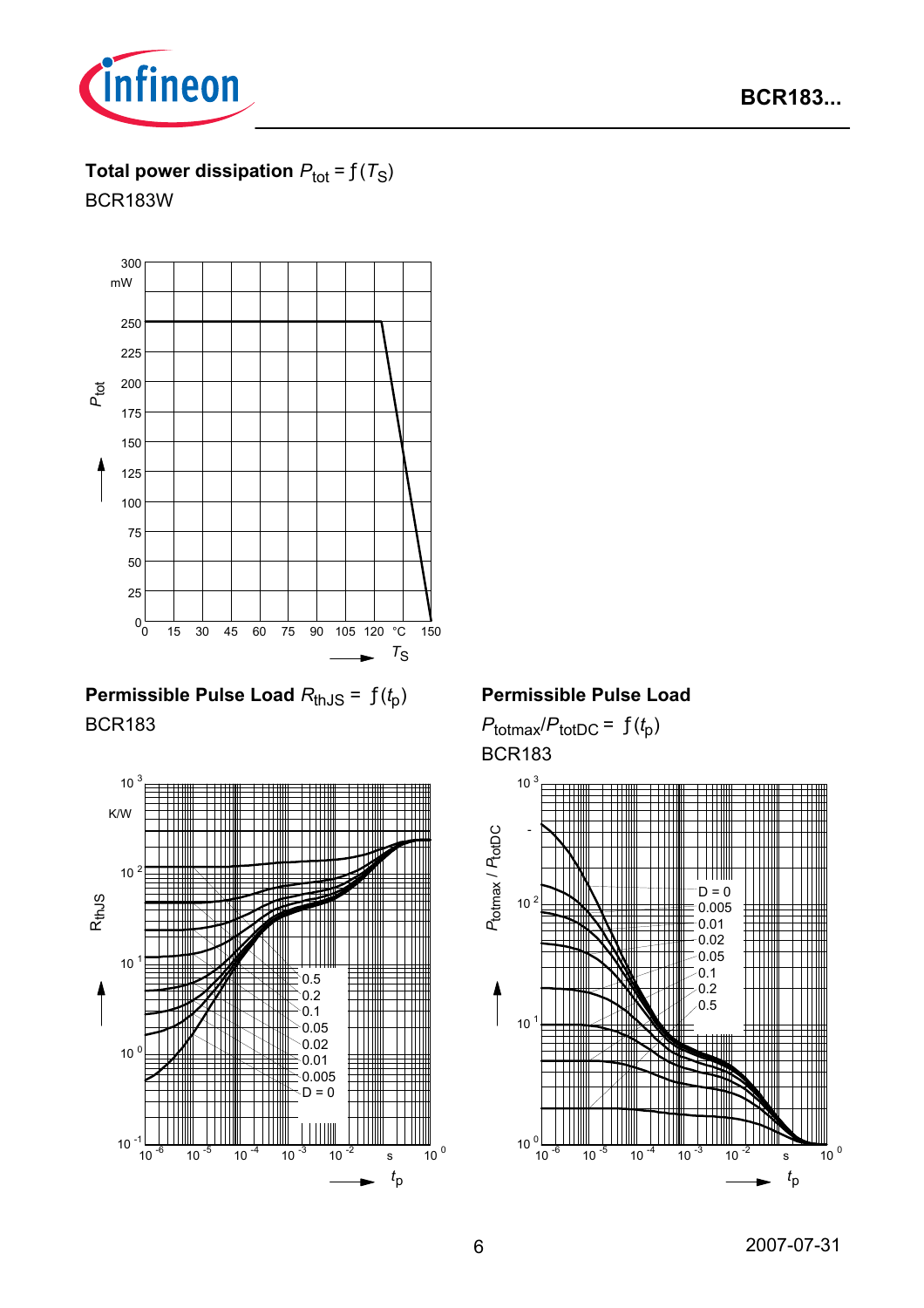

# **Permissible Puls Load**  $R_{thJS} = f(t_p)$ BCR183F



**Permissible Puls Load**  $R_{th,JS} = f(t_0)$ BCR183S



#### **Permissible Pulse Load**

 $P_{\text{totmax}}/P_{\text{totDC}} = f(t_p)$ 

BCR183F



### **Permissible Pulse Load**

 $P_{\text{totmax}}/P_{\text{totDC}} = f(t_p)$ BCR183S

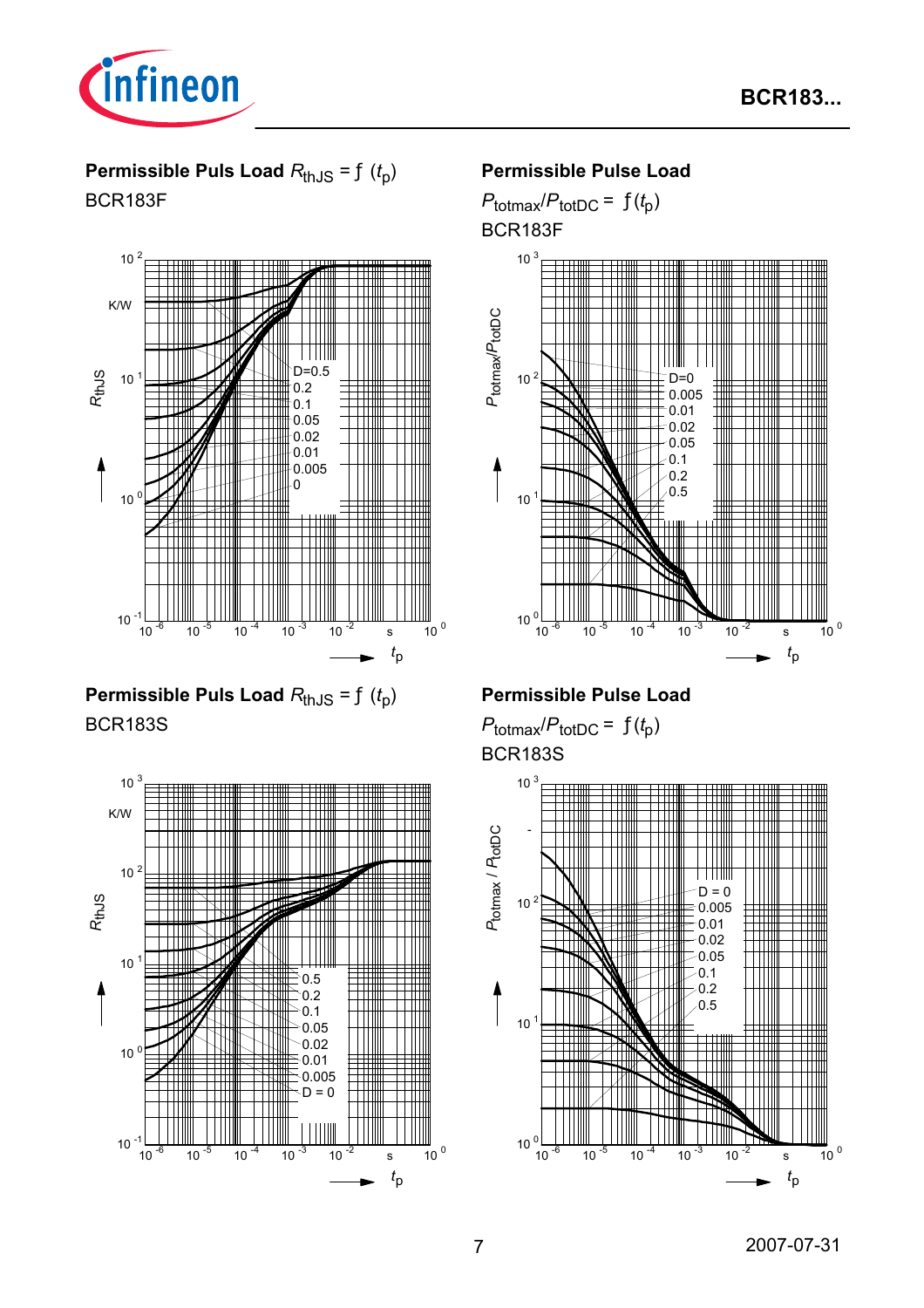

# **Permissible Puls Load**  $R_{thJS} = f(t_p)$ BCR183U



**Permissible Puls Load**  $R_{thJS} = f(t_p)$ BCR183W



### **Permissible Pulse Load**





### **Permissible Pulse Load**

 $P_{\text{totmax}}/P_{\text{totDC}} = f(t_p)$ BCR183W

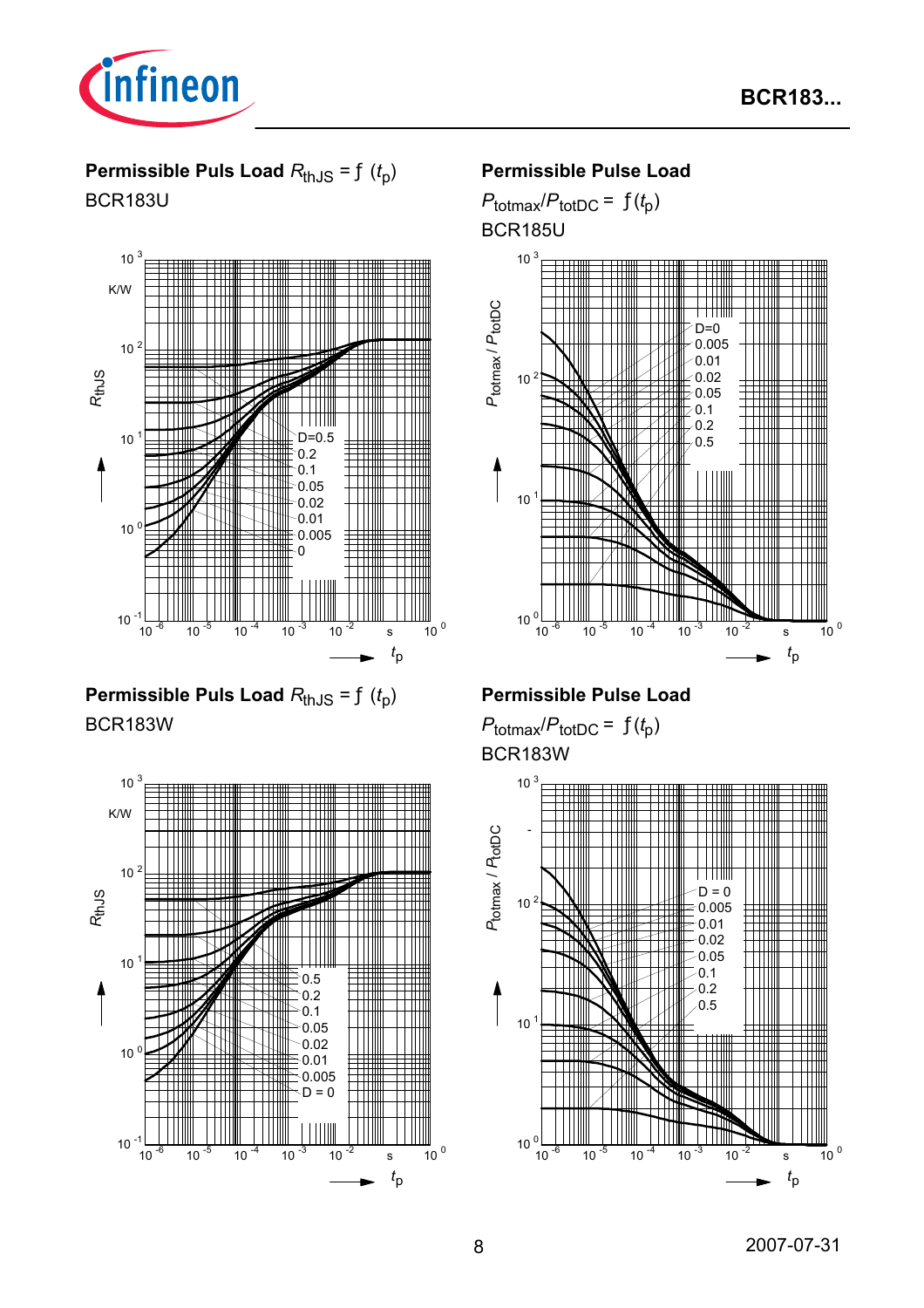

### Package Outline



### Foot Print



## Marking Layout (Example)

Small variations in positioning of Date code, Type code and Manufacture are possible.



## Standard Packing

Reel ø180 mm = 3.000 Pieces/Reel Reel ø330 mm = 10.000 Pieces/Reel

For symmetric types no defined Pin 1 orientation in reel.

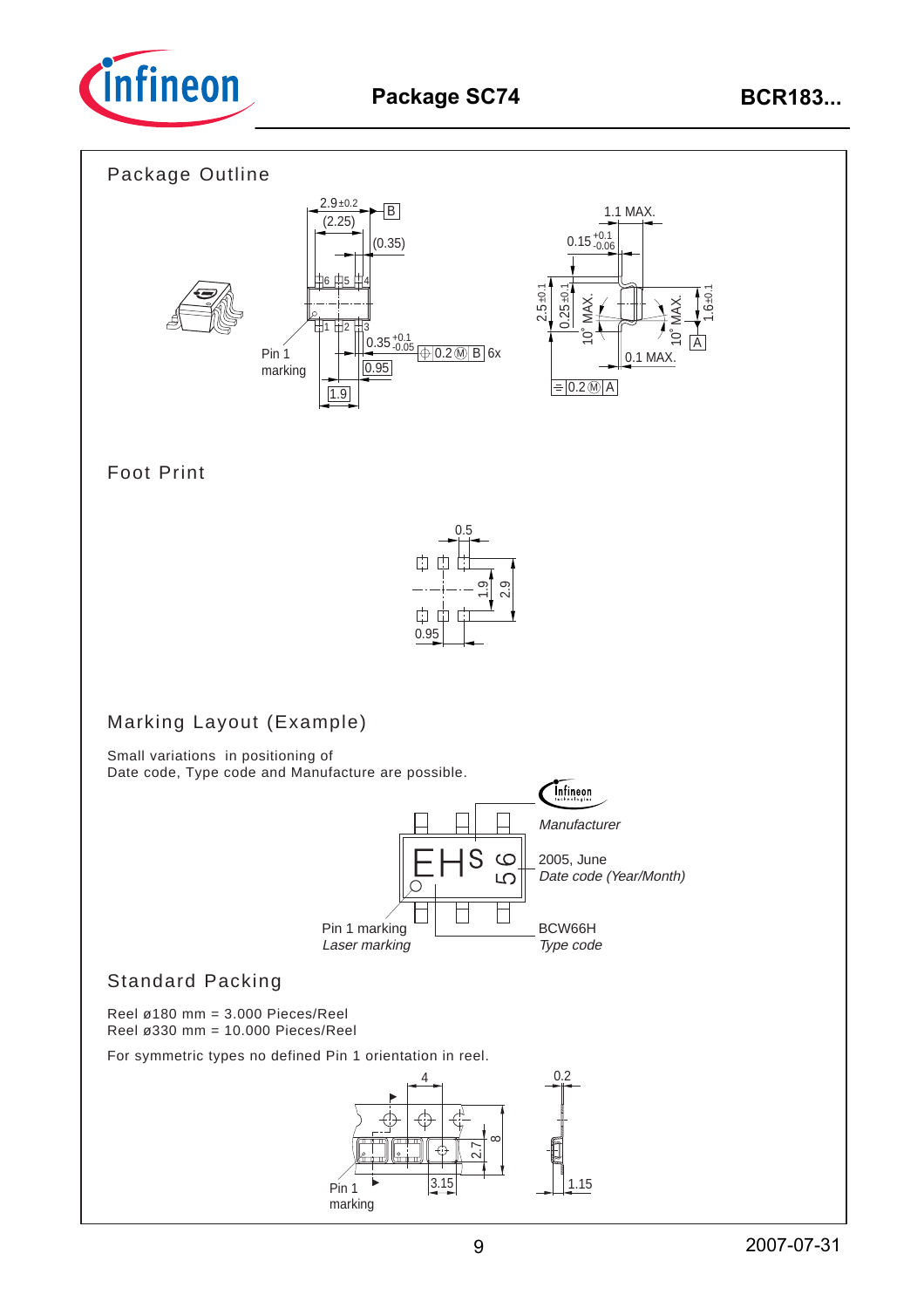

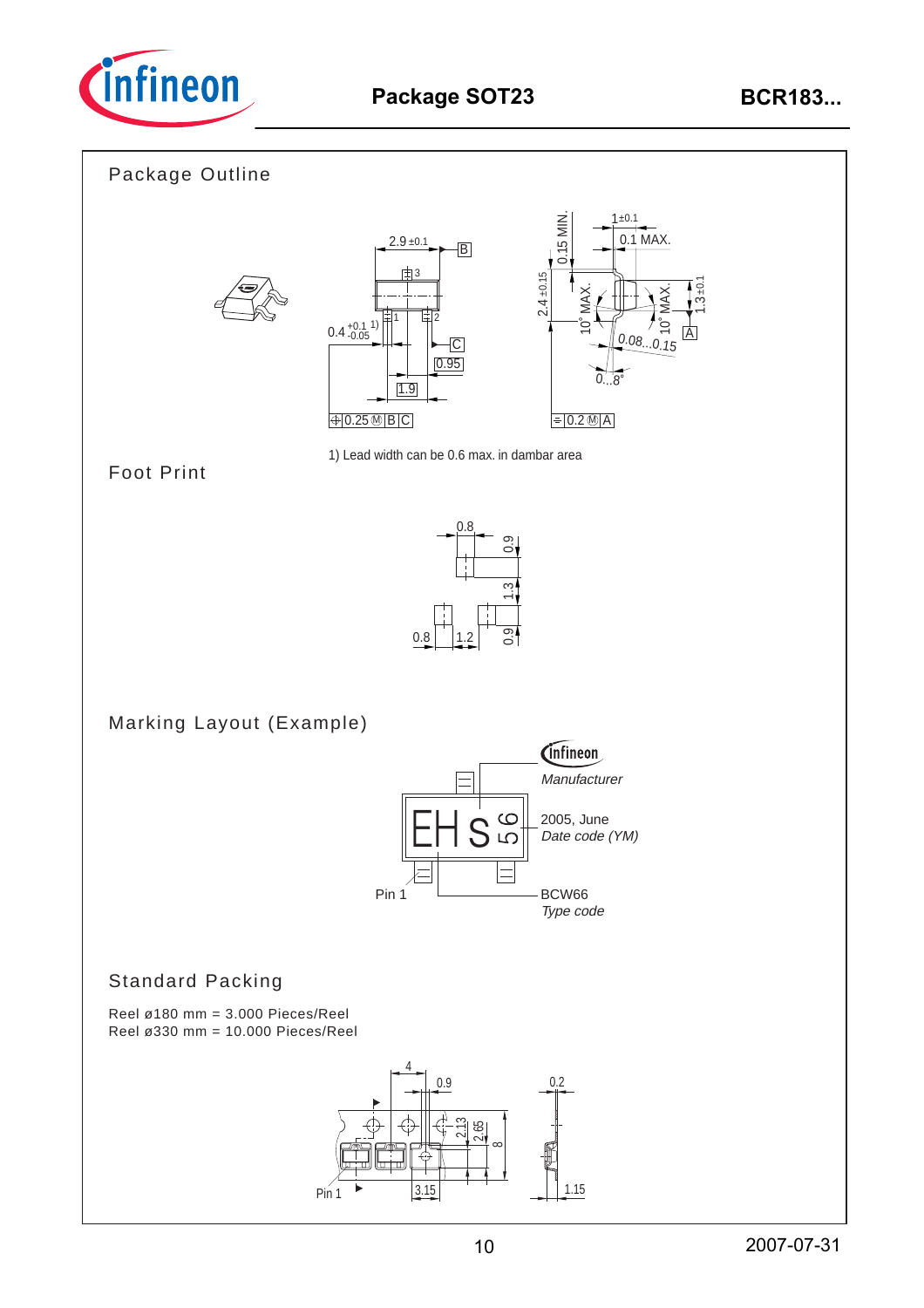

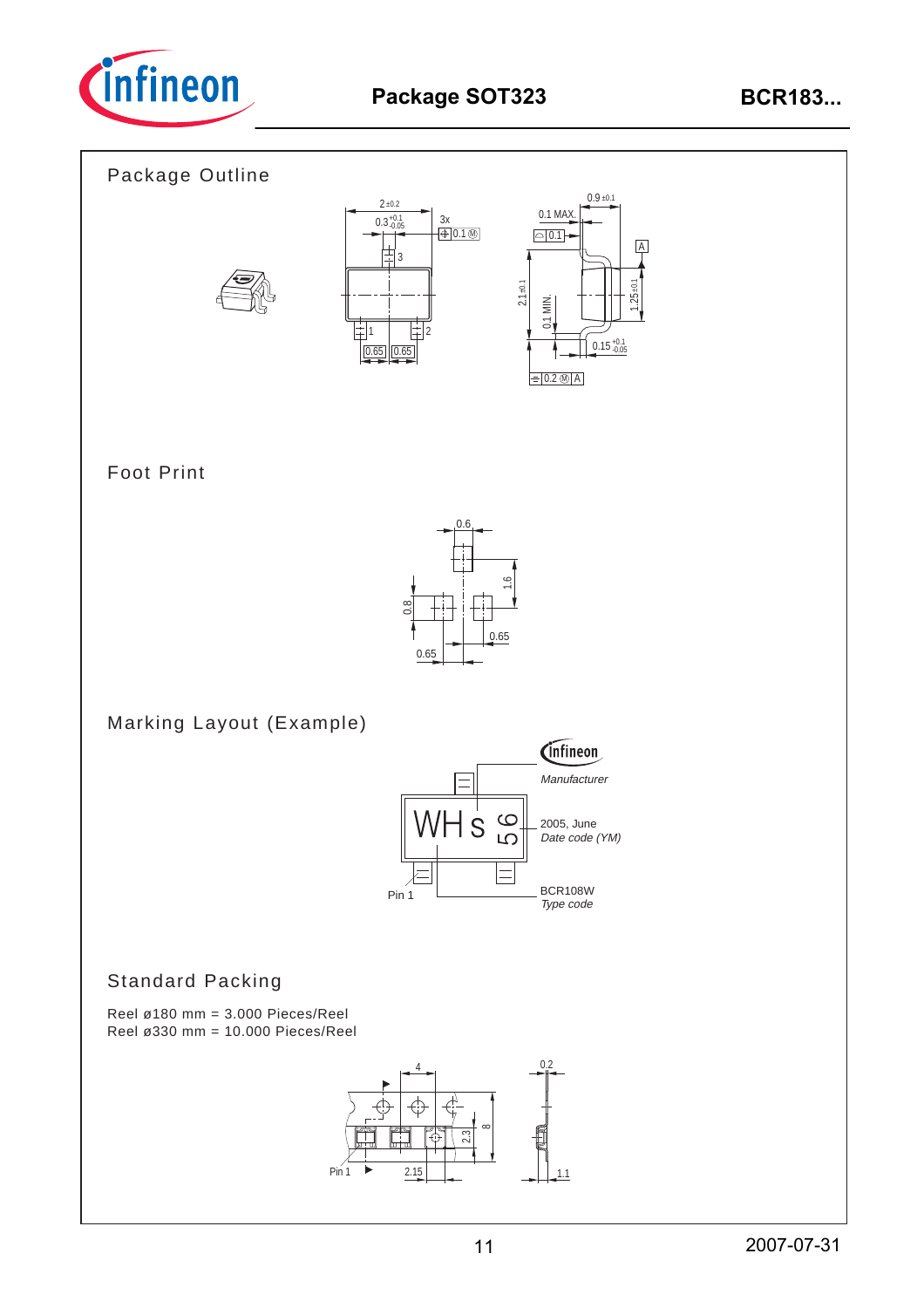

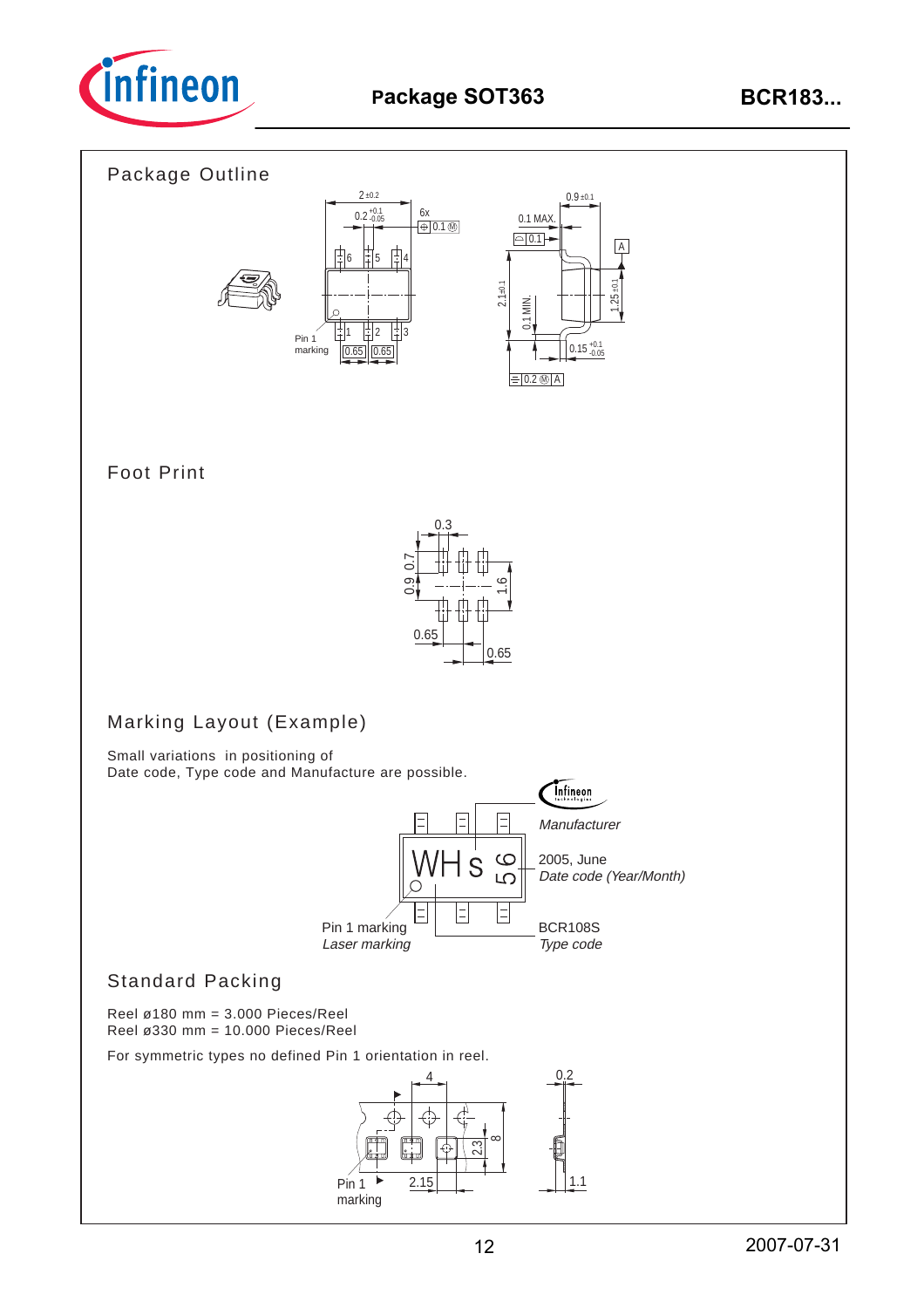









# Foot Print



Marking Layout (Example)



## Standard Packing

Reel ø180 mm = 3.000 Pieces/Reel Reel ø330 mm = 10.000 Pieces/Reel